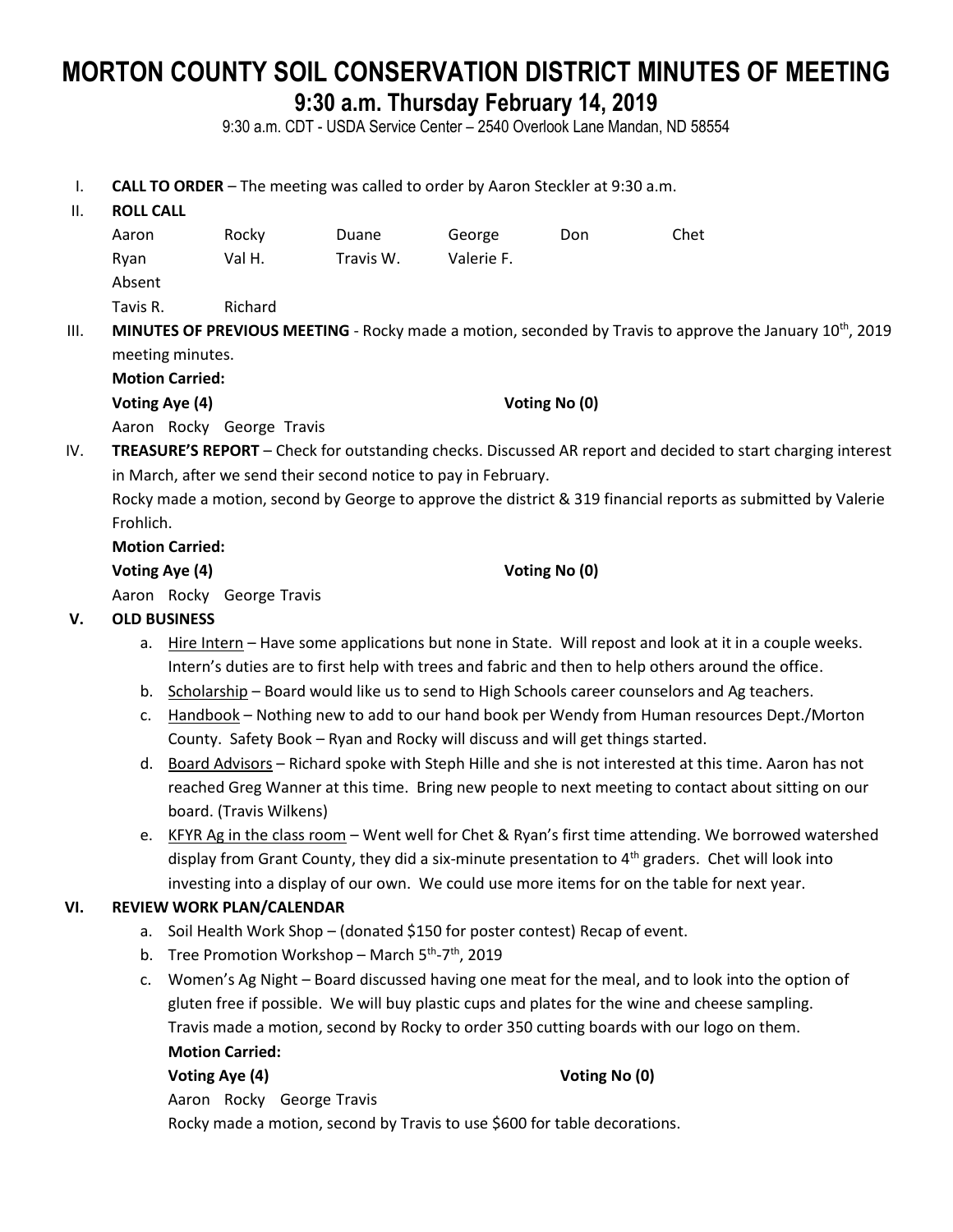|      |    | Aaron Rocky George Travis                                                          |                                                                                                             |  |  |  |
|------|----|------------------------------------------------------------------------------------|-------------------------------------------------------------------------------------------------------------|--|--|--|
|      |    | d. Water Fest – April $16th$ - 5 Classes signed up so far.                         |                                                                                                             |  |  |  |
| VII. |    | <b>NEW BUSINESS</b>                                                                |                                                                                                             |  |  |  |
|      |    | a. Personnel Report - Hired District Technician.                                   |                                                                                                             |  |  |  |
|      |    | Yearly reviews have been done with all employees.                                  |                                                                                                             |  |  |  |
|      |    |                                                                                    | Will go over applications for intern in the next couple of weeks.                                           |  |  |  |
|      |    |                                                                                    | b. Lewis & Clark Envirothon - Val H. spoke about attending it last year and how well it was being attended. |  |  |  |
|      |    |                                                                                    | Rocky made a motion, second by George to donate the gold level with \$500 dollars.                          |  |  |  |
|      |    | <b>Motion Carried:</b>                                                             |                                                                                                             |  |  |  |
|      |    | Voting Aye (4)                                                                     | Voting No (0)                                                                                               |  |  |  |
|      |    | Aaron Rocky George Travis                                                          |                                                                                                             |  |  |  |
|      | c. | Gateway to Science - Looking for donation - Board decided not to donate this year. |                                                                                                             |  |  |  |
|      | d. | Dakota Prairies RC&D - Discussed that dues went to a straight fee of \$100.        |                                                                                                             |  |  |  |
|      |    | George made a motion, second by Travis to pay the dues of \$100.                   |                                                                                                             |  |  |  |
|      |    | <b>Motion Carried:</b>                                                             |                                                                                                             |  |  |  |
|      |    | Voting Aye (4)                                                                     | Voting No (0)                                                                                               |  |  |  |
|      |    |                                                                                    |                                                                                                             |  |  |  |

**Voting Aye (4) Voting No (0)**

Aaron Rocky George Travis

e. 2019 Soil Conservation Achievement Program – possibly go to the west of the county. Bring names to next meeting to discuss. Valerie F. to bring a list of past winners.

Brent Gustafson joined meeting at 10:40 am.

f. Tree Promotion Workshop – Rocky made a motion, second by Travis to send all three district employees to the defensive driving class which employees pay on their own and the district to pay for the Tree Promotion Workshop put on by NDCDEA

**Motion Carried: Voting Aye (4) Voting No (0)**

**Motion Carried:**

Aaron Rocky George Travis

# **VIII. REPORT OF DISTRICT PROGRAMS**

a. OMG – Chet to get the BMP tracker for OMG Contracts done by 2019 – new grant starts in July.

# **IX. REPORT OF DISTRICT EMPLOYEES**

- a. District Technician
	- i. Ryan Kobilansky introduced himself.

Placed order for fabric and stopped taking tree orders. Started a list for surplus sale. Will pick up trees for other districts.

Have the tractor taking in for a  $2^{nd}$  valve to operate drill.

- b. District Secretary
	- i. Was covered under the treasures report about AR aging.

Discussed Women's Ag Night under Review Work Report

- c. 319 Watershed Coordinator
	- i. Scheduled training with Greg Sandness on BMP Tracker on the  $19<sup>th</sup>$  of February. Will send out list for interest in the Danzig Dam project along with the mentor program to producers in the area.